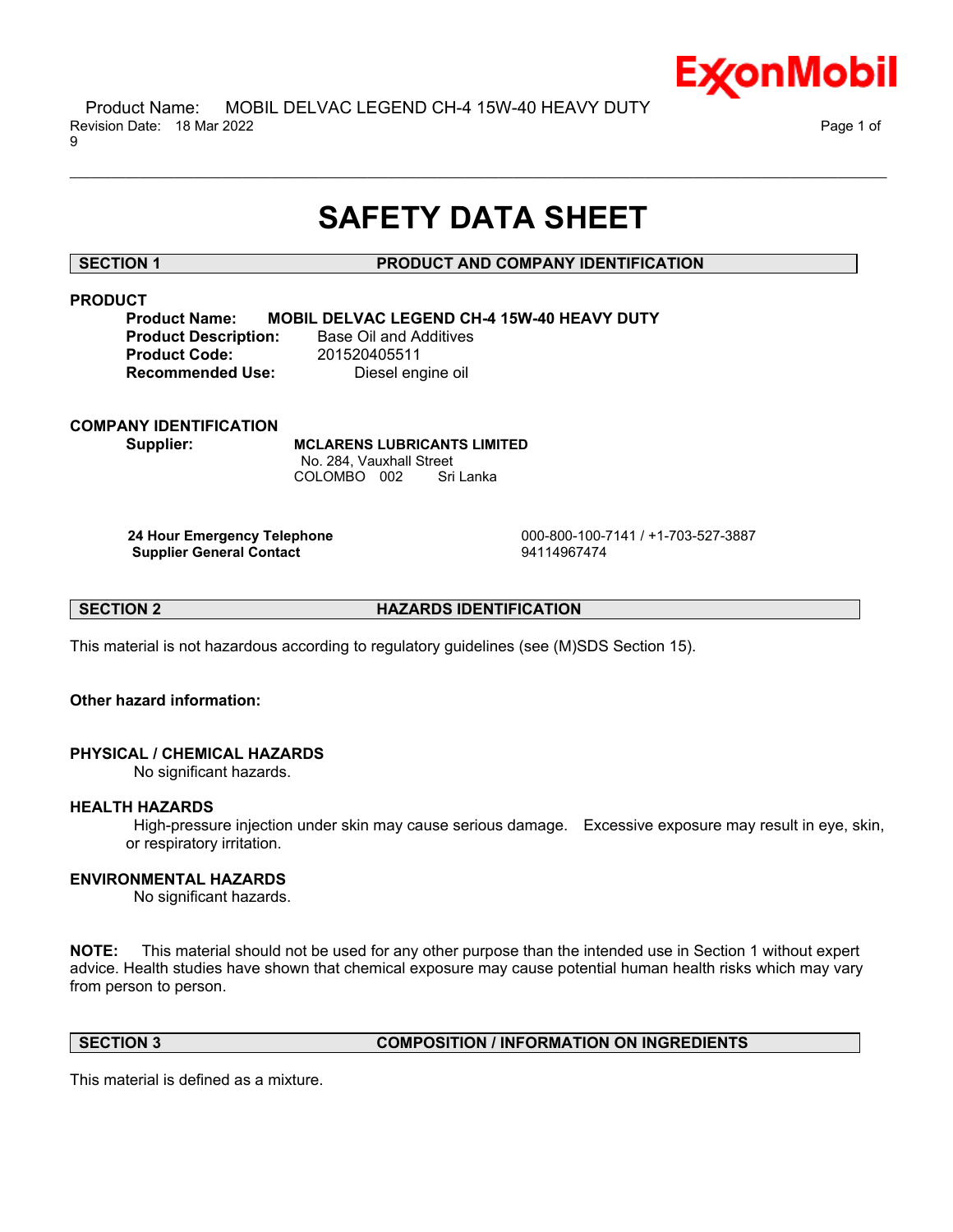

H411

#### Product Name: MOBIL DELVAC LEGEND CH-4 15W-40 HEAVY DUTY Revision Date: 18 Mar 2022 Page 2 of 9

#### **Hazardous Substance(s) or Complex Substance(s) required for disclosure Name CAS# Concentration\* GHS Hazard Codes** ZINC ALKYL DITHIOPHOSPHATE 113706-15-3 1 - < 2.5% H303, H315, H318, H401,

\* All concentrations are percent by weight unless ingredient is a gas. Gas concentrations are in percent by volume.

\_\_\_\_\_\_\_\_\_\_\_\_\_\_\_\_\_\_\_\_\_\_\_\_\_\_\_\_\_\_\_\_\_\_\_\_\_\_\_\_\_\_\_\_\_\_\_\_\_\_\_\_\_\_\_\_\_\_\_\_\_\_\_\_\_\_\_\_\_\_\_\_\_\_\_\_\_\_\_\_\_\_\_\_\_\_\_\_\_\_\_\_\_\_\_\_\_\_\_\_\_\_\_\_\_\_\_\_\_\_\_\_\_\_\_\_\_\_

| <b>SECTION 4</b> | <b>FIRST AID MEASURES</b> |  |
|------------------|---------------------------|--|

#### **INHALATION**

Remove from further exposure. For those providing assistance, avoid exposure to yourself or others. Use adequate respiratory protection. If respiratory irritation, dizziness, nausea, or unconsciousness occurs, seek immediate medical assistance. If breathing has stopped, assist ventilation with a mechanical device or use mouth-to-mouth resuscitation.

#### **SKIN CONTACT**

Wash contact areas with soap and water. If product is injected into or under the skin, or into any part of the body, regardless of the appearance of the wound or its size, the individual should be evaluated immediately by a physician as a surgical emergency. Even though initial symptoms from high pressure injection may be minimal or absent, early surgical treatment within the first few hours may significantly reduce the ultimate extent of injury.

#### **EYE CONTACT**

Flush thoroughly with water. If irritation occurs, get medical assistance.

#### **INGESTION**

First aid is normally not required. Seek medical attention if discomfort occurs.

#### **NOTE TO PHYSICIAN**

None

### **SECTION 5 FIRE FIGHTING MEASURES**

#### **EXTINGUISHING MEDIA**

**Appropriate Extinguishing Media:** Use water fog, foam, dry chemical or carbon dioxide (CO2) to extinguish flames.

**Inappropriate Extinguishing Media:** Straight streams of water

#### **FIRE FIGHTING**

**Fire Fighting Instructions:** Evacuate area. Prevent run-off from fire control or dilution from entering streams, sewers or drinking water supply. Fire-fighters should use standard protective equipment and in enclosed spaces, self-contained breathing apparatus (SCBA). Use water spray to cool fire exposed surfaces and to protect personnel.

**Hazardous Combustion Products:** Aldehydes, Incomplete combustion products, Oxides of carbon, Smoke, Fume, Sulphur oxides

#### **FLAMMABILITY PROPERTIES**

**Flash Point [Method]:** 215°C (419°F) - 233°C (451°F) [ASTM D-92] **Flammable Limits (Approximate volume % in air):** LEL: 0.9 UEL: 7.0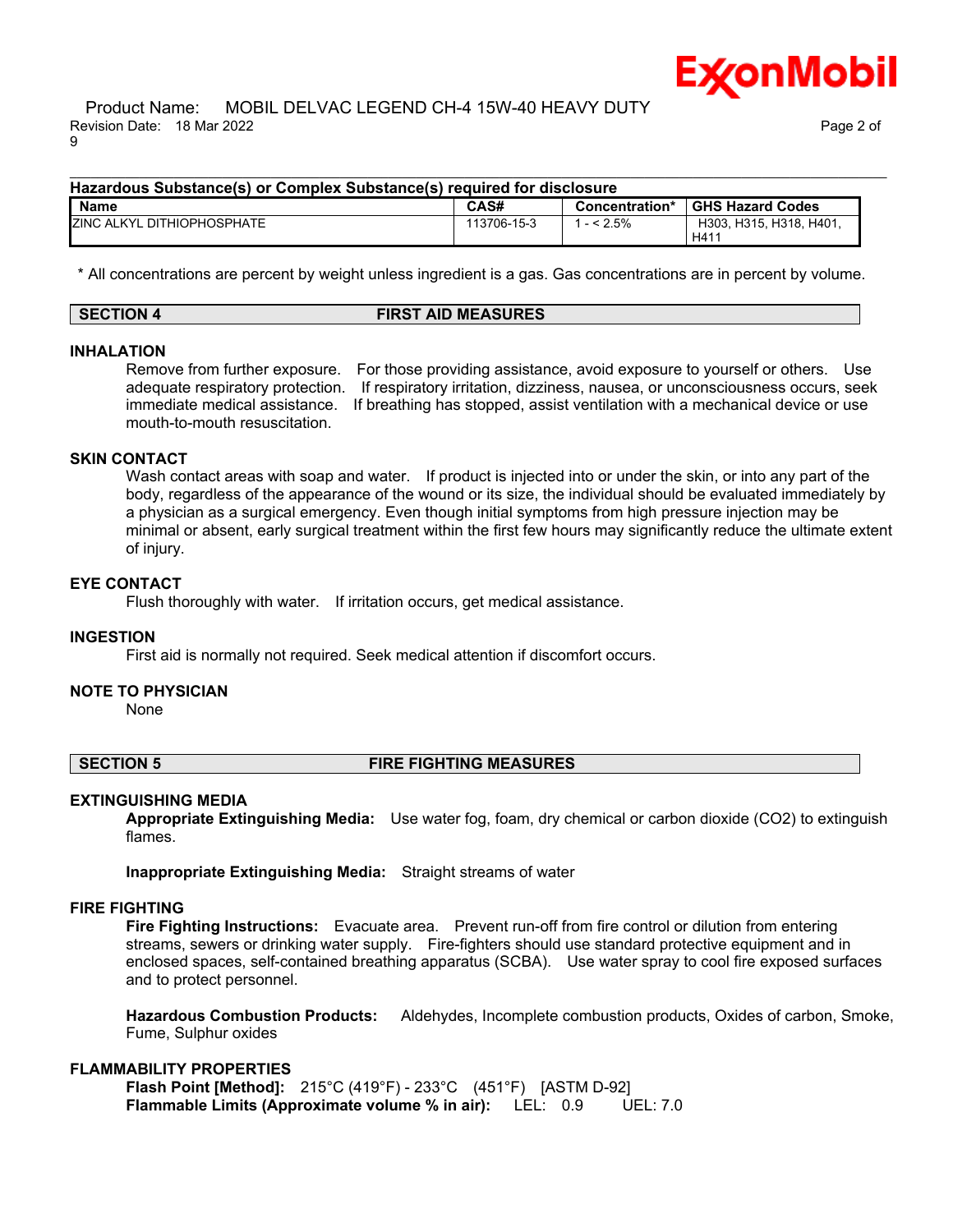

#### **Autoignition Temperature:** N/D

#### **SECTION 6 ACCIDENTAL RELEASE MEASURES**

#### **NOTIFICATION PROCEDURES**

In the event of a spill or accidental release, notify relevant authorities in accordance with all applicable regulations.

\_\_\_\_\_\_\_\_\_\_\_\_\_\_\_\_\_\_\_\_\_\_\_\_\_\_\_\_\_\_\_\_\_\_\_\_\_\_\_\_\_\_\_\_\_\_\_\_\_\_\_\_\_\_\_\_\_\_\_\_\_\_\_\_\_\_\_\_\_\_\_\_\_\_\_\_\_\_\_\_\_\_\_\_\_\_\_\_\_\_\_\_\_\_\_\_\_\_\_\_\_\_\_\_\_\_\_\_\_\_\_\_\_\_\_\_\_\_

#### **PROTECTIVE MEASURES**

Avoid contact with spilled material. See Section 5 for fire fighting information. See the Hazard Identification Section for Significant Hazards. See Section 4 for First Aid Advice. See Section 8 for advice on the minimum requirements for personal protective equipment. Additional protective measures may be necessary, depending on the specific circumstances and/or the expert judgment of the emergency responders.

For emergency responders: Respiratory protection: respiratory protection will be necessary only in special cases, e.g., formation of mists. Half-face or full-face respirator with filter(s) for dust/organic vapor or Self Contained Breathing Apparatus (SCBA) can be used depending on the size of spill and potential level of exposure. If the exposure cannot be completely characterized or an oxygen deficient atmosphere is possible or anticipated, SCBA is recommended. Work gloves that are resistant to hydrocarbons are recommended. Gloves made of polyvinyl acetate (PVA) are not water-resistant and are not suitable for emergency use. Chemical goggles are recommended if splashes or contact with eyes is possible. Small spills: normal antistatic work clothes are usually adequate. Large spills: full body suit of chemical resistant, antistatic material is recommended.

#### **SPILL MANAGEMENT**

**Land Spill:** Stop leak if you can do so without risk. Recover by pumping or with suitable absorbent.

**Water Spill:** Stop leak if you can do so without risk. Confine the spill immediately with booms. Warn other shipping. Remove from the surface by skimming or with suitable absorbents. Seek the advice of a specialist before using dispersants.

Water spill and land spill recommendations are based on the most likely spill scenario for this material; however, geographic conditions, wind, temperature, (and in the case of a water spill) wave and current direction and speed may greatly influence the appropriate action to be taken. For this reason, local experts should be consulted. Note: Local regulations may prescribe or limit action to be taken.

#### **ENVIRONMENTAL PRECAUTIONS**

Large Spills: Dyke far ahead of liquid spill for later recovery and disposal. Prevent entry into waterways, sewers, basements or confined areas.

### **SECTION 7 HANDLING AND STORAGE**

#### **HANDLING**

Avoid contact with used product. Prevent small spills and leakage to avoid slip hazard. Material can accumulate static charges which may cause an electrical spark (ignition source). When the material is handled in bulk, an electrical spark could ignite any flammable vapors from liquids or residues that may be present (e.g., during switch-loading operations). Use proper bonding and/or earthing procedures. However, bonding and earthing may not eliminate the hazard from static accumulation. Consult local applicable standards for guidance. Additional references include American Petroleum Institute 2003 (Protection Against Ignitions Arising out of Static, Lightning and Stray Currents) or National Fire Protection Agency 77 (Recommended Practice on Static Electricity) or CENELEC CLC/TR 50404 (Electrostatics - Code of practice for the avoidance of hazards due to static electricity).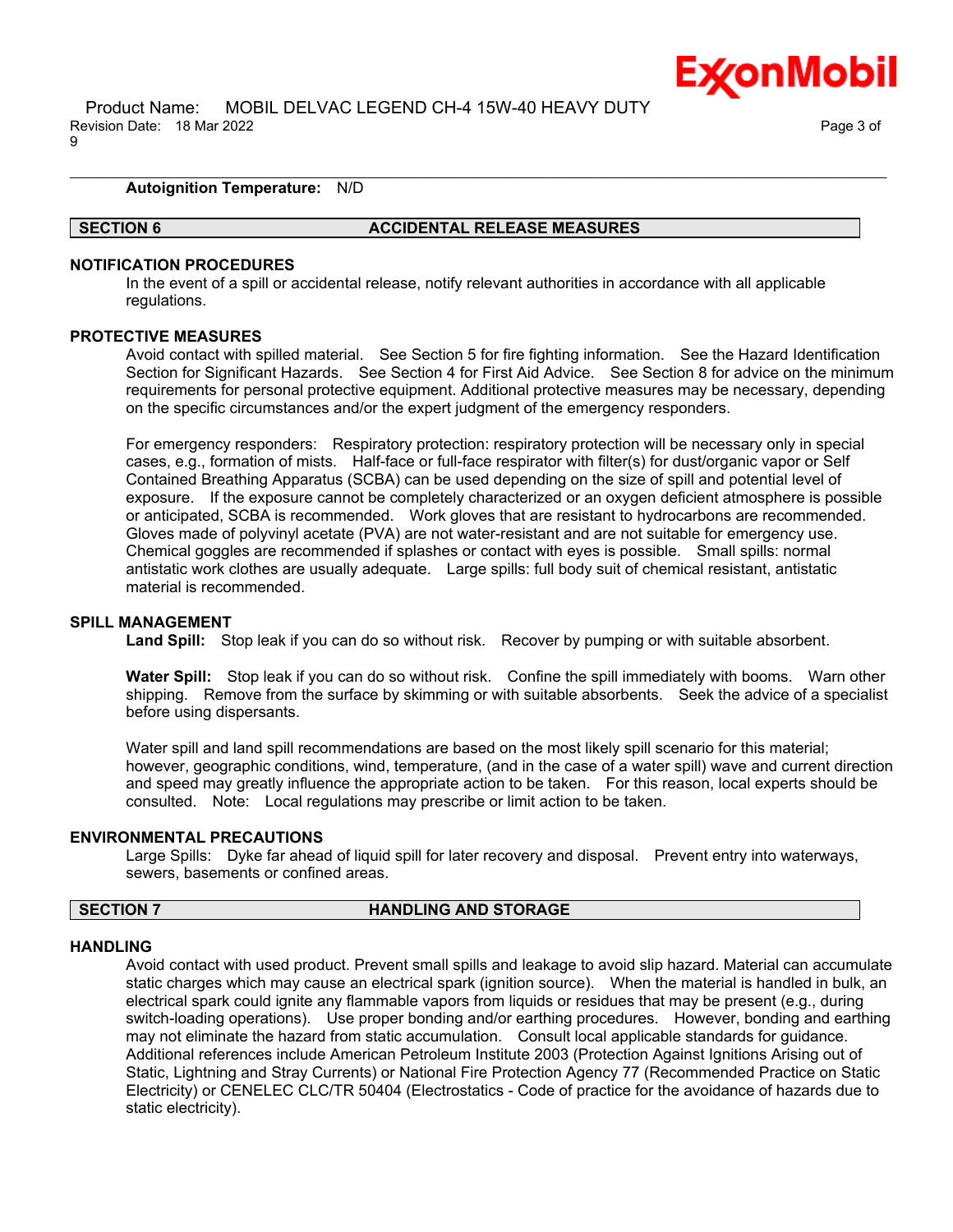**Static Accumulator:** This material is a static accumulator.

#### **STORAGE**

The type of container used to store the material may affect static accumulation and dissipation. Do not store in open or unlabelled containers.

\_\_\_\_\_\_\_\_\_\_\_\_\_\_\_\_\_\_\_\_\_\_\_\_\_\_\_\_\_\_\_\_\_\_\_\_\_\_\_\_\_\_\_\_\_\_\_\_\_\_\_\_\_\_\_\_\_\_\_\_\_\_\_\_\_\_\_\_\_\_\_\_\_\_\_\_\_\_\_\_\_\_\_\_\_\_\_\_\_\_\_\_\_\_\_\_\_\_\_\_\_\_\_\_\_\_\_\_\_\_\_\_\_\_\_\_\_\_

#### **SECTION 8 EXPOSURE CONTROLS / PERSONAL PROTECTION**

**Exposure limits/standards for materials that can be formed when handling this product:** When mists/aerosols can occur the following is recommended:  $5 \text{ mg/m}^3$  - ACGIH TLV (inhalable fraction).

NOTE: Limits/standards shown for guidance only. Follow applicable regulations. **ENGINEERING CONTROLS**

The level of protection and types of controls necessary will vary depending upon potential exposure conditions. Control measures to consider:

No special requirements under ordinary conditions of use and with adequate ventilation.

### **PERSONAL PROTECTION**

Personal protective equipment selections vary based on potential exposure conditions such as applications, handling practices, concentration and ventilation. Information on the selection of protective equipment for use with this material, as provided below, is based upon intended, normal usage.

**Respiratory Protection:** If engineering controls do not maintain airborne contaminant concentrations at a level which is adequate to protect worker health, an approved respirator may be appropriate. Respirator selection, use, and maintenance must be in accordance with regulatory requirements, if applicable. Types of respirators to be considered for this material include:

No special requirements under ordinary conditions of use and with adequate ventilation. Particulate

For high airborne concentrations, use an approved supplied-air respirator, operated in positive pressure mode. Supplied air respirators with an escape bottle may be appropriate when oxygen levels are inadequate, gas/vapour warning properties are poor, or if air purifying filter capacity/rating may be exceeded.

**Hand Protection:** Any specific glove information provided is based on published literature and glove manufacturer data. Glove suitability and breakthrough time will differ depending on the specific use conditions. Contact the glove manufacturer for specific advice on glove selection and breakthrough times for your use conditions. Inspect and replace worn or damaged gloves. The types of gloves to be considered for this material include:

No protection is ordinarily required under normal conditions of use. Nitrile,Viton

**Eye Protection:** If contact is likely, safety glasses with side shields are recommended.

**Skin and Body Protection:** Any specific clothing information provided is based on published literature or manufacturer data. The types of clothing to be considered for this material include:

No skin protection is ordinarily required under normal conditions of use. In accordance with good industrial hygiene practices, precautions should be taken to avoid skin contact.

**Specific Hygiene Measures:** Always observe good personal hygiene measures, such as washing after handling the material and before eating, drinking, and/or smoking. Routinely wash work clothing and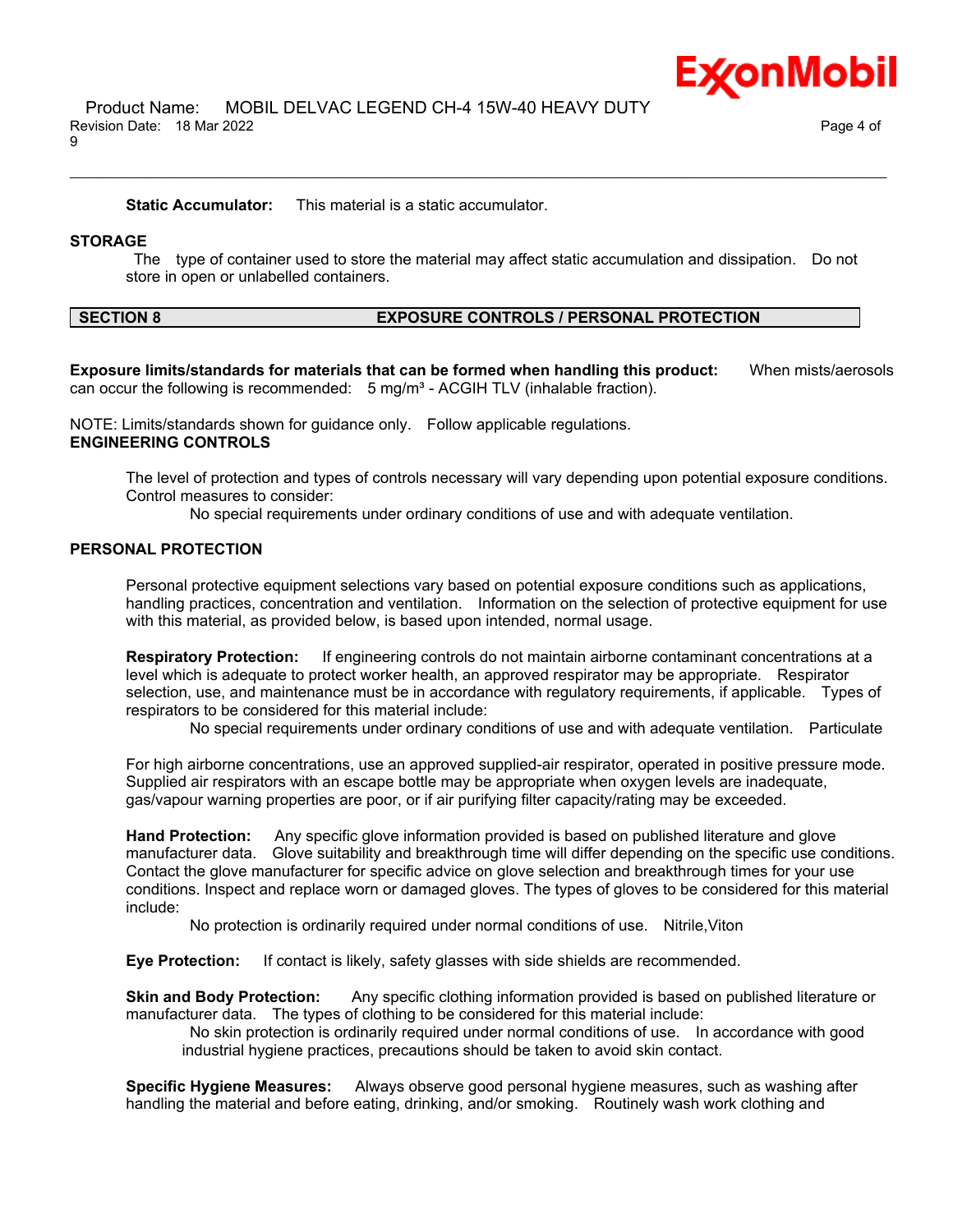

protective equipment to remove contaminants. Discard contaminated clothing and footwear that cannot be cleaned. Practice good housekeeping.

\_\_\_\_\_\_\_\_\_\_\_\_\_\_\_\_\_\_\_\_\_\_\_\_\_\_\_\_\_\_\_\_\_\_\_\_\_\_\_\_\_\_\_\_\_\_\_\_\_\_\_\_\_\_\_\_\_\_\_\_\_\_\_\_\_\_\_\_\_\_\_\_\_\_\_\_\_\_\_\_\_\_\_\_\_\_\_\_\_\_\_\_\_\_\_\_\_\_\_\_\_\_\_\_\_\_\_\_\_\_\_\_\_\_\_\_\_\_

#### **ENVIRONMENTAL CONTROLS**

Comply with applicable environmental regulations limiting discharge to air, water and soil. Protect the environment by applying appropriate control measures to prevent or limit emissions.

#### **SECTION 9 PHYSICAL AND CHEMICAL PROPERTIES**

**Note: Physical and chemical properties are provided for safety, health and environmental considerations only and may not fully represent product specifications. Contact the Supplier for additional information.**

#### **GENERAL INFORMATION**

**Physical State:** Liquid **Colour:** Brown **Odour:** Characteristic **Odour Threshold:** N/D

#### **IMPORTANT HEALTH, SAFETY, AND ENVIRONMENTAL INFORMATION**

**Relative Density (at 15 °C):** 0.87 [ASTM D4052] **Flammability (Solid, Gas):** N/A **Flash Point [Method]:** 215°C (419°F) - 233°C (451°F) [ASTM D-92] **Flammable Limits (Approximate volume % in air):** LEL: 0.9 UEL: 7.0 **Autoignition Temperature:** N/D **Boiling Point / Range:** > 316°C (600°F) **Decomposition Temperature:** N/D **Vapour Density (Air = 1):** > 2 at 101 kPa **Vapour Pressure:** < 0.013 kPa (0.1 mm Hg) at 20 °C **Evaporation Rate (n-butyl acetate = 1):** N/D **pH:** N/A **Log Pow (n-Octanol/Water Partition Coefficient):** > 3.5 **Solubility in Water:** Negligible **Viscosity:** 115.9 cSt (115.9 mm2/sec) at 40°C | 14.4 cSt (14.4 mm2/sec) at 100°C - 15.4 cSt (15.4 mm2/sec) at 100°C [ASTM D 445] mm2/sec) at  $100^{\circ}$ C **Oxidizing Properties:** See Hazards Identification Section.

#### **OTHER INFORMATION**

**Freezing Point:** N/D **Melting Point:** N/A **Pour Point:** -27°C (-17°F) [ASTM D97] **DMSO Extract (mineral oil only), IP-346:** < 3 %wt

#### **SECTION 10 STABILITY AND REACTIVITY**

**STABILITY:** Material is stable under normal conditions.

**CONDITIONS TO AVOID:** Excessive heat. High energy sources of ignition.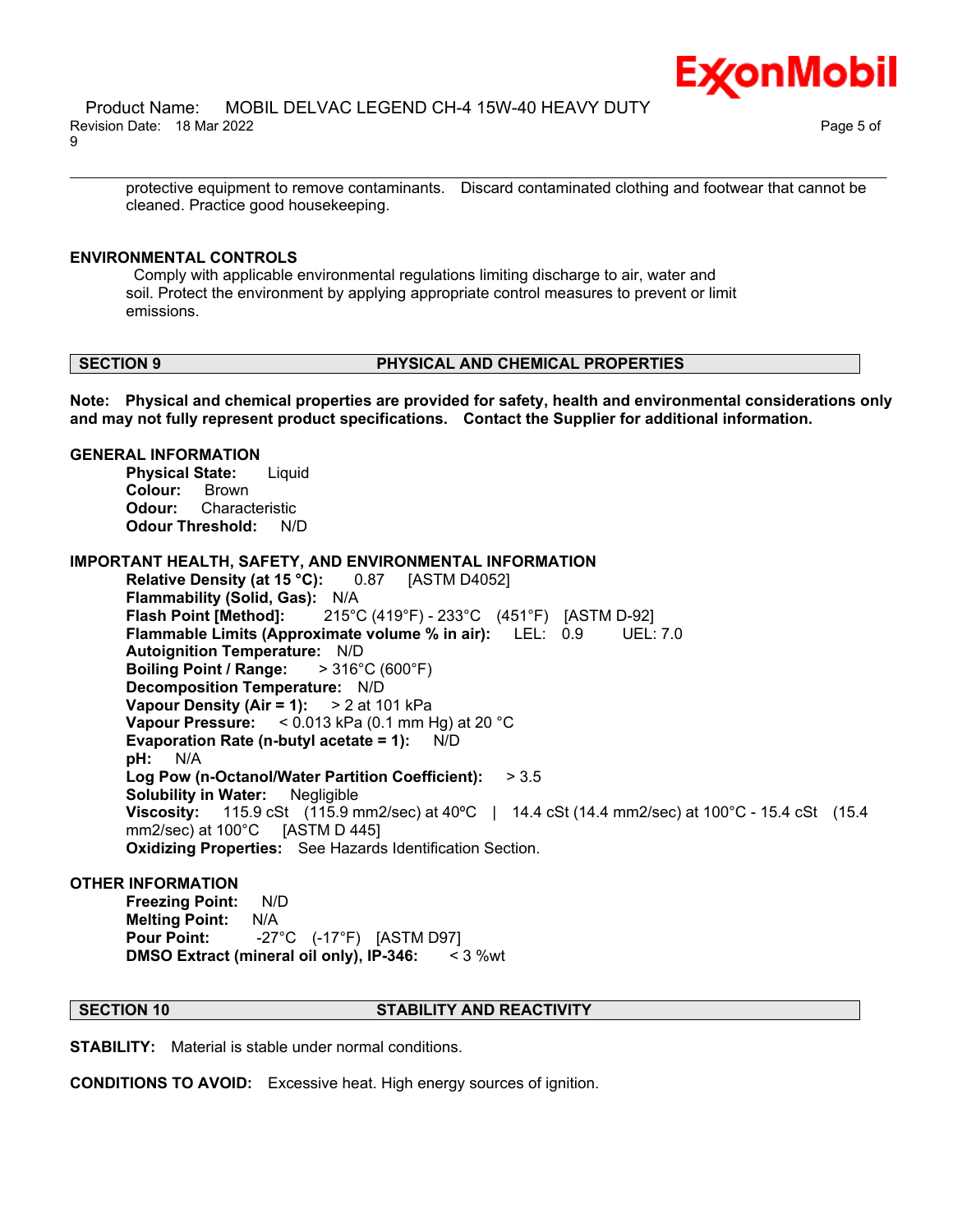### **MATERIALS TO AVOID:** Strong oxidisers

#### **HAZARDOUS DECOMPOSITION PRODUCTS:** Material does not decompose at ambient temperatures.

**POSSIBILITY OF HAZARDOUS REACTIONS:** Hazardous polymerization will not occur.

#### **SECTION 11 TOXICOLOGICAL INFORMATION**

\_\_\_\_\_\_\_\_\_\_\_\_\_\_\_\_\_\_\_\_\_\_\_\_\_\_\_\_\_\_\_\_\_\_\_\_\_\_\_\_\_\_\_\_\_\_\_\_\_\_\_\_\_\_\_\_\_\_\_\_\_\_\_\_\_\_\_\_\_\_\_\_\_\_\_\_\_\_\_\_\_\_\_\_\_\_\_\_\_\_\_\_\_\_\_\_\_\_\_\_\_\_\_\_\_\_\_\_\_\_\_\_\_\_\_\_\_\_

### **INFORMATION ON TOXICOLOGICAL EFFECTS**

| <b>Hazard Class</b>                                            | <b>Conclusion / Remarks</b>                                                                        |  |  |
|----------------------------------------------------------------|----------------------------------------------------------------------------------------------------|--|--|
| Inhalation                                                     |                                                                                                    |  |  |
| Acute Toxicity: No end point data for                          | Minimally Toxic. Based on assessment of the components.                                            |  |  |
| lmaterial.                                                     |                                                                                                    |  |  |
| Irritation: No end point data for material.                    | Negligible hazard at ambient/normal handling temperatures.                                         |  |  |
| Ingestion                                                      |                                                                                                    |  |  |
| Acute Toxicity: No end point data for                          | Minimally Toxic. Based on assessment of the components.                                            |  |  |
| material.                                                      |                                                                                                    |  |  |
| <b>Skin</b>                                                    |                                                                                                    |  |  |
| Acute Toxicity: No end point data for<br>material.             | Minimally Toxic. Based on assessment of the components.                                            |  |  |
| Skin Corrosion/Irritation: No end point data<br>for material.  | Negligible irritation to skin at ambient temperatures. Based on<br>assessment of the components.   |  |  |
| Eye                                                            |                                                                                                    |  |  |
| Serious Eye Damage/Irritation: No end point                    | May cause mild, short-lasting discomfort to eyes. Based on                                         |  |  |
| data for material.                                             | assessment of the components.                                                                      |  |  |
| <b>Sensitisation</b>                                           |                                                                                                    |  |  |
| Respiratory Sensitization: No end point data<br>lfor material. | Not expected to be a respiratory sensitizer.                                                       |  |  |
| Skin Sensitization: No end point data for<br>material.         | Not expected to be a skin sensitizer. Based on assessment of the<br>components.                    |  |  |
| Aspiration: Data available.                                    | Not expected to be an aspiration hazard. Based on physico-<br>chemical properties of the material. |  |  |
| Germ Cell Mutagenicity: No end point data<br>for material.     | Not expected to be a germ cell mutagen. Based on assessment of<br>the components.                  |  |  |
| Carcinogenicity: No end point data for                         | Not expected to cause cancer. Based on assessment of the                                           |  |  |
| lmaterial.                                                     | components.                                                                                        |  |  |
| Reproductive Toxicity: No end point data                       | Not expected to be a reproductive toxicant. Based on assessment                                    |  |  |
| for material.                                                  | of the components.                                                                                 |  |  |
| Lactation: No end point data for material.                     | Not expected to cause harm to breast-fed children.                                                 |  |  |
| Specific Target Organ Toxicity (STOT)                          |                                                                                                    |  |  |
| Single Exposure: No end point data for<br>lmaterial.           | Not expected to cause organ damage from a single exposure.                                         |  |  |
| Repeated Exposure: No end point data for                       | Not expected to cause organ damage from prolonged or repeated                                      |  |  |
| material.                                                      | exposure. Based on assessment of the components.                                                   |  |  |

## **OTHER INFORMATION**

### **For the product itself:**

Diesel engine oils: Not carcinogenic in animals tests. Used and unused diesel engine oils did not produce any carcinogenic effects in chronic mouse skin painting studies. Oils that are used in gasoline engines may become hazardous and display the following properties: Carcinogenic in animal tests. Caused mutations in vitro. Possible allergen and photoallergen. Contains polycyclic aromatic compounds (PAC) from combustion products of gasoline

Ex⁄onMobil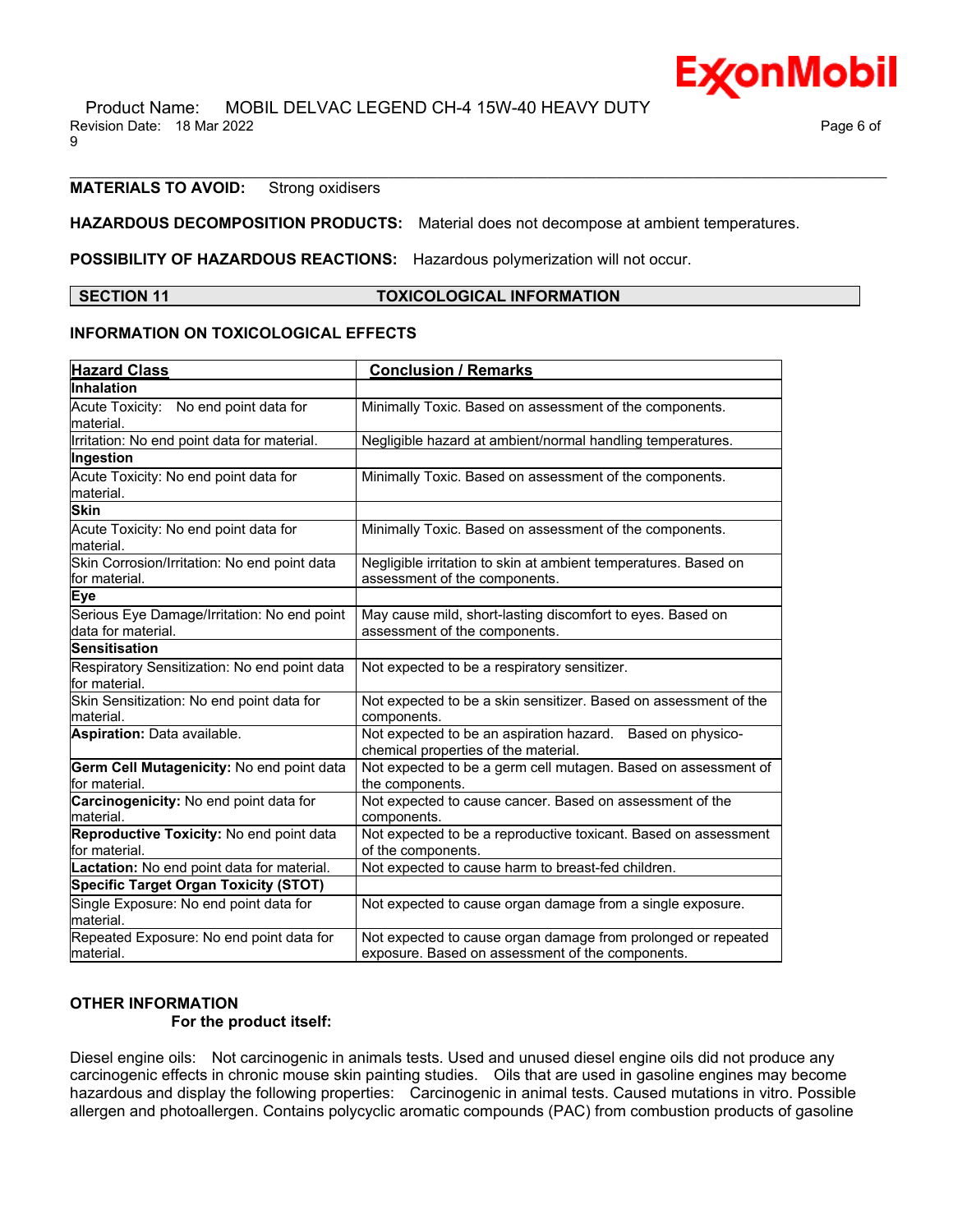:<sub>X</sub>onMobil

and/or thermal degradation products.

#### **Contains:**

Base oil severely refined: Not carcinogenic in animal studies. Representative material passes IP-346, Modified Ames test, and/or other screening tests. Dermal and inhalation studies showed minimal effects; lung non-specific infiltration of immune cells, oil deposition and minimal granuloma formation. Not sensitising in test animals.

\_\_\_\_\_\_\_\_\_\_\_\_\_\_\_\_\_\_\_\_\_\_\_\_\_\_\_\_\_\_\_\_\_\_\_\_\_\_\_\_\_\_\_\_\_\_\_\_\_\_\_\_\_\_\_\_\_\_\_\_\_\_\_\_\_\_\_\_\_\_\_\_\_\_\_\_\_\_\_\_\_\_\_\_\_\_\_\_\_\_\_\_\_\_\_\_\_\_\_\_\_\_\_\_\_\_\_\_\_\_\_\_\_\_\_\_\_\_

#### **IARC Classification:**

**The following ingredients are cited on the lists below:** None.

|              | --REGULATORY LISTS SEARCHED-- |               |  |
|--------------|-------------------------------|---------------|--|
| $1 = IARC 1$ | $2 = IARC 2A$                 | $3 = IARC 2B$ |  |

#### **SECTION 12 ECOLOGICAL INFORMATION**

The information given is based on data for the material, components of the material, or for similar materials, through the application of bridging principals.

#### **ECOTOXICITY**

Material -- Not expected to be harmful to aquatic organisms.

#### **MOBILITY**

 Base oil component -- Low solubility and floats and is expected to migrate from water to the land. Expected to partition to sediment and wastewater solids.

#### **PERSISTENCE AND DEGRADABILITY**

**Biodegradation:**

Base oil component -- Expected to be inherently biodegradable

#### **BIOACCUMULATION POTENTIAL**

 Base oil component -- Has the potential to bioaccumulate, however metabolism or physical properties may reduce the bioconcentration or limit bioavailability.

#### **SECTION 13 DISPOSAL CONSIDERATIONS**

Disposal recommendations based on material as supplied. Disposal must be in accordance with current applicable laws and regulations, and material characteristics at time of disposal.

#### **DISPOSAL RECOMMENDATIONS**

Product is suitable for burning in an enclosed controlled burner for fuel value or disposal by supervised incineration at very high temperatures to prevent formation of undesirable combustion products.

**Empty Container Warning** Empty Container Warning (where applicable): Empty containers may contain residue and can be dangerous. Do not attempt to refill or clean containers without proper instructions. Empty drums should be completely drained and safely stored until appropriately reconditioned or disposed. Empty containers should be taken for recycling, recovery, or disposal through suitably qualified or licensed contractor and in accordance with governmental regulations. DO NOT PRESSURISE, CUT, WELD, BRAZE, SOLDER, DRILL, GRIND, OR EXPOSE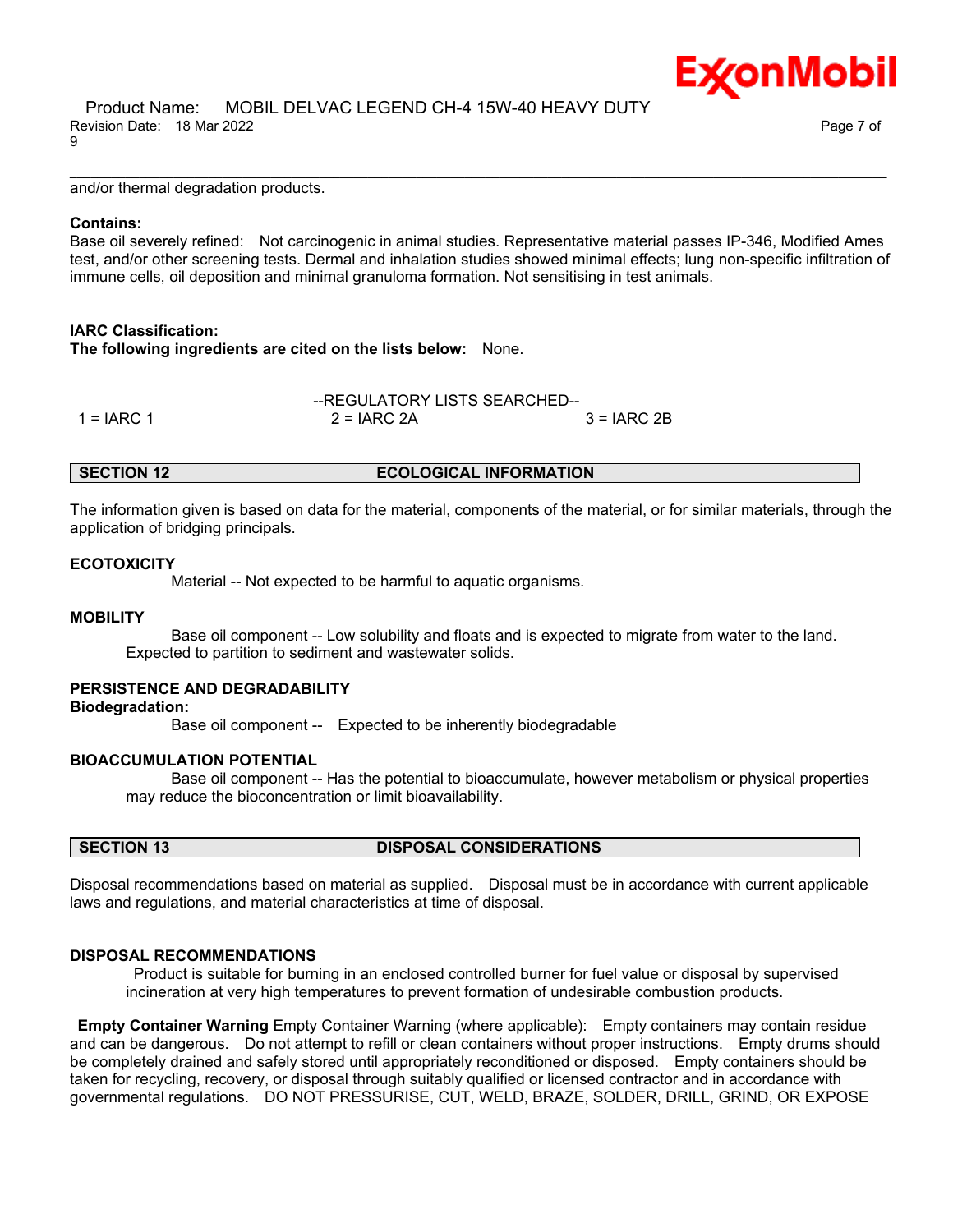

 Product Name: MOBIL DELVAC LEGEND CH-4 15W-40 HEAVY DUTY Revision Date: 18 Mar 2022 Page 8 of 9

SUCH CONTAINERS TO HEAT, FLAME, SPARKS, STATIC ELECTRICITY, OR OTHER SOURCES OF IGNITION. THEY MAY EXPLODE AND CAUSE INJURY OR DEATH.

\_\_\_\_\_\_\_\_\_\_\_\_\_\_\_\_\_\_\_\_\_\_\_\_\_\_\_\_\_\_\_\_\_\_\_\_\_\_\_\_\_\_\_\_\_\_\_\_\_\_\_\_\_\_\_\_\_\_\_\_\_\_\_\_\_\_\_\_\_\_\_\_\_\_\_\_\_\_\_\_\_\_\_\_\_\_\_\_\_\_\_\_\_\_\_\_\_\_\_\_\_\_\_\_\_\_\_\_\_\_\_\_\_\_\_\_\_\_

**SECTION 14 TRANSPORT INFORMATION**

**LAND** : Not Regulated for Land Transport

**SEA (IMDG):** Not Regulated for Sea Transport according to IMDG-Code

**Marine Pollutant:** No

**AIR (IATA):** Not Regulated for Air Transport

#### **SECTION 15 REGULATORY INFORMATION**

This material is not considered hazardous according to the Classification of Chemicals based on Globally Harmonized System of Classification and Labelling of Chemicals (GHS).

### **REGULATORY STATUS AND APPLICABLE LAWS AND REGULATIONS**

**Listed or exempt from listing/notification on the following chemical inventories :** AIIC, DSL, ENCS, IECSC, ISHL, KECI, PICCS, TCSI, TSCA

#### **SECTION 16 OTHER INFORMATION**

**N/D = Not determined, N/A = Not applicable**

**KEY TO THE H-CODES CONTAINED IN SECTION 3 OF THIS DOCUMENT (for information only):**

H303: May be harmful if swallowed; Acute Tox Oral, Cat 5

H315: Causes skin irritation; Skin Corr/Irritation, Cat 2

H318: Causes serious eye damage; Serious Eye Damage/Irr, Cat 1

H401: Toxic to aquatic life; Acute Env Tox, Cat 2

H411: Toxic to aquatic life with long lasting effects; Chronic Env Tox, Cat 2

#### **THIS SAFETY DATA SHEET CONTAINS THE FOLLOWING REVISIONS:**

No revision information

----------------------------------------------------------------------------------------------------------------------------------------------------- The information and recommendations contained herein are, to the best of ExxonMobil's knowledge and belief, accurate and reliable as of the date issued. You can contact ExxonMobil to insure that this document is the most current available from ExxonMobil. The information and recommendations are offered for the user's consideration and examination. It is the user's responsibility to satisfy itself that the product is suitable for the intended use. If buyer repackages this product, it is the user's responsibility to insure proper health, safety and other necessary information is included with and/or on the container. Appropriate warnings and safe-handling procedures should be provided to handlers and users. Alteration of this document is strictly prohibited. Except to the extent required by law, republication or retransmission of this document, in whole or in part, is not permitted. The term, "ExxonMobil" is used for convenience, and may include any one or more of ExxonMobil Chemical Company, Exxon Mobil Corporation, or any affiliates in which they directly or indirectly hold any interest.